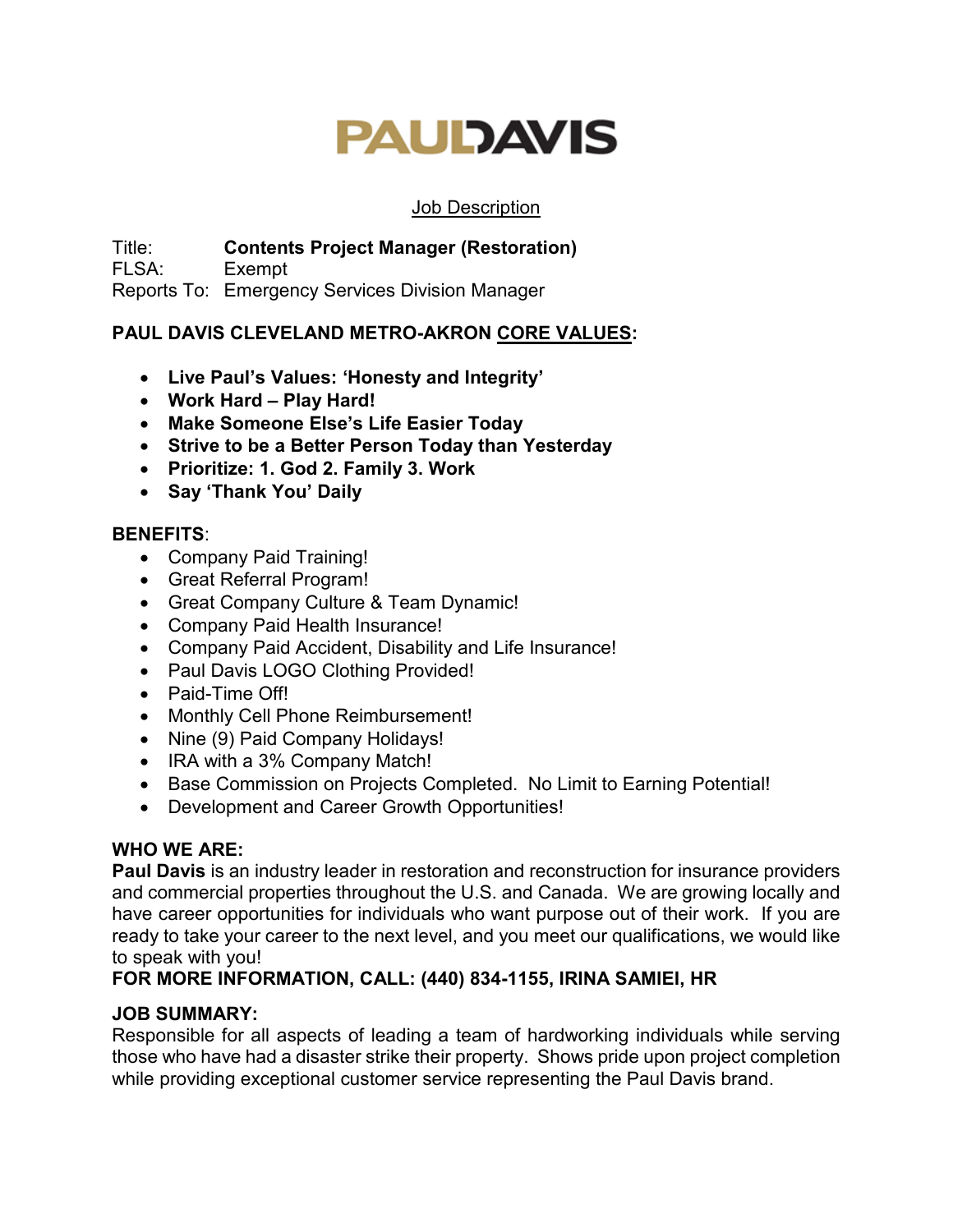### **ESSENTIAL FUNCTIONS:**

- Fosters an environment of collaboration and teamwork within the division and company.
- Great self-managing and time management skills.
- Writing estimates per carrier guidelines for pack-outs, content cleaning, pack backs, and laundry restoration.
- Manages and coordinates job schedules.
- Focuses on providing excellent customer service.
- Assists team members when needed and fosters a positive working relationship with other departments.
- Be a great representative of our brand!
- Delivers thorough, proactive & direct communication with internal staff, customers, quality assurance and insurance adjusters.
- Meets clients and adjusters on-site to assist in issue resolution and provides a professional opinion.
- Point of contact for customers if they have any questions and/or concerns and resolves those in an effective and timely manner.
- Maintains projects and existing crews.
- Supervise pack-outs and inventory/evaluation.
- Other duties as assigned.

## **REQUIREMENTS:**

- Ability to lead and develop team.
- Career emphasis on learning and continuing education.
- Sound planning and organizational skills.
- IICRC Training and Designations a plus (Fire, Water, Odor, Upholstery Restoration).
- Valid driver's license and background check with a clean record.
- Bachelor's degree or equivalent relevant experience.
- $\bullet$  1 3 years in a professional setting.
- Ability to sit/stand/walk for prolonged periods of time.
- Ability to climb ladders, work at ceiling heights and lifting up to 50 pounds.
- Construction Project Management experience is welcomed if willing to learn a new process.

### **COMPENSATION:**

- Salary \$50k \$100k; Commensurate with experience and/or certifications.
- Bonus pay commensurate on performance.

### **EOE STATEMENT**: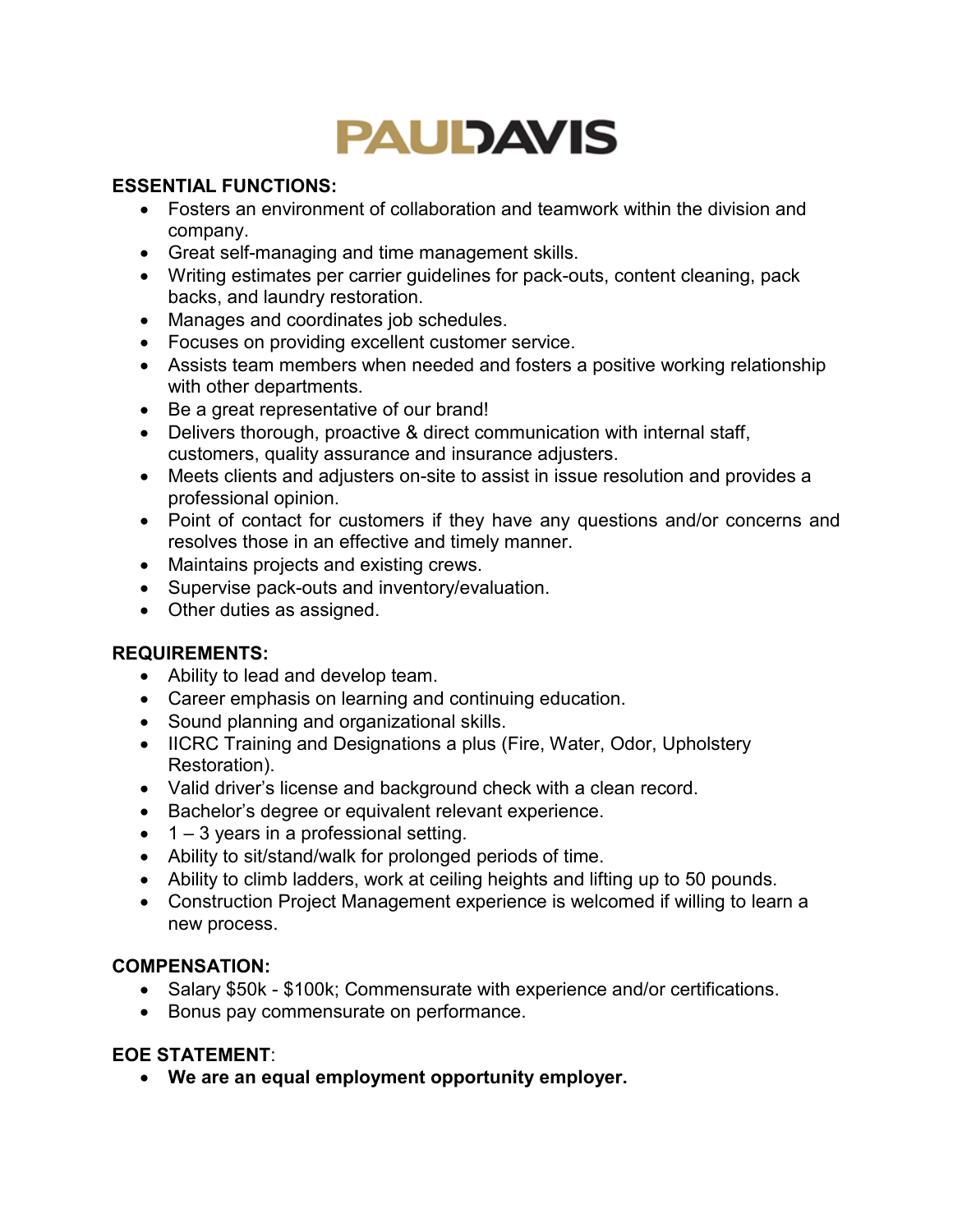#### Job Description

**Title: Drywall Installer / Painter Technician (Reconstruction) FLSA:** Non-Exempt

**Reports To:** Reconstruction Manager

### **PAUL DAVIS CLEVELAND METRO-AKRON CORE VALUES:**

- **Live Paul's Values: 'Honesty and Integrity'**
- **Work Hard Play Hard!**
- **Make Someone Else's Life Easier Today**
- **Strive to be a Better Person Today than Yesterday**
- **Prioritize: 1. God 2. Family 3. Work**
- **Say 'Thank You' Daily**

#### **BENEFITS**:

- Company Paid Training!
- Great Referral Program!
- Great Company Culture & Team Dynamic!
- Company Paid Health Insurance!
- Company Paid Accident, Disability and Life Insurance!
- Paul Davis LOGO Clothing Provided!
- Paid-Time Off!
- Monthly Cell Phone Reimbursement!
- Nine (9) Paid Company Holidays!
- IRA with a 3% Company Match!
- Development and Career Growth Opportunities

### **WHO WE ARE:**

**Paul Davis** is an industry leader in restoration and reconstruction for insurance providers and commercial properties throughout the U.S. and Canada. We are growing locally and have career opportunities for individuals who want purpose out of their work. If you are ready to take your career to the next level, and you meet our qualifications, we would like to speak with you!

### **FOR MORE INFORMATION, CALL: (440) 834-1155, IRINA SAMIEI, HR**

### **JOB SUMMARY:**

Responsible for all aspects of drywall installation to the interior of residential and commercial properties. Will prepare drywall for texture, finish or painting. Responsible for matching and applying primer and paint to various surfaces, completing touchups, and coordinating large painting projects. Works hard and takes pride upon project completion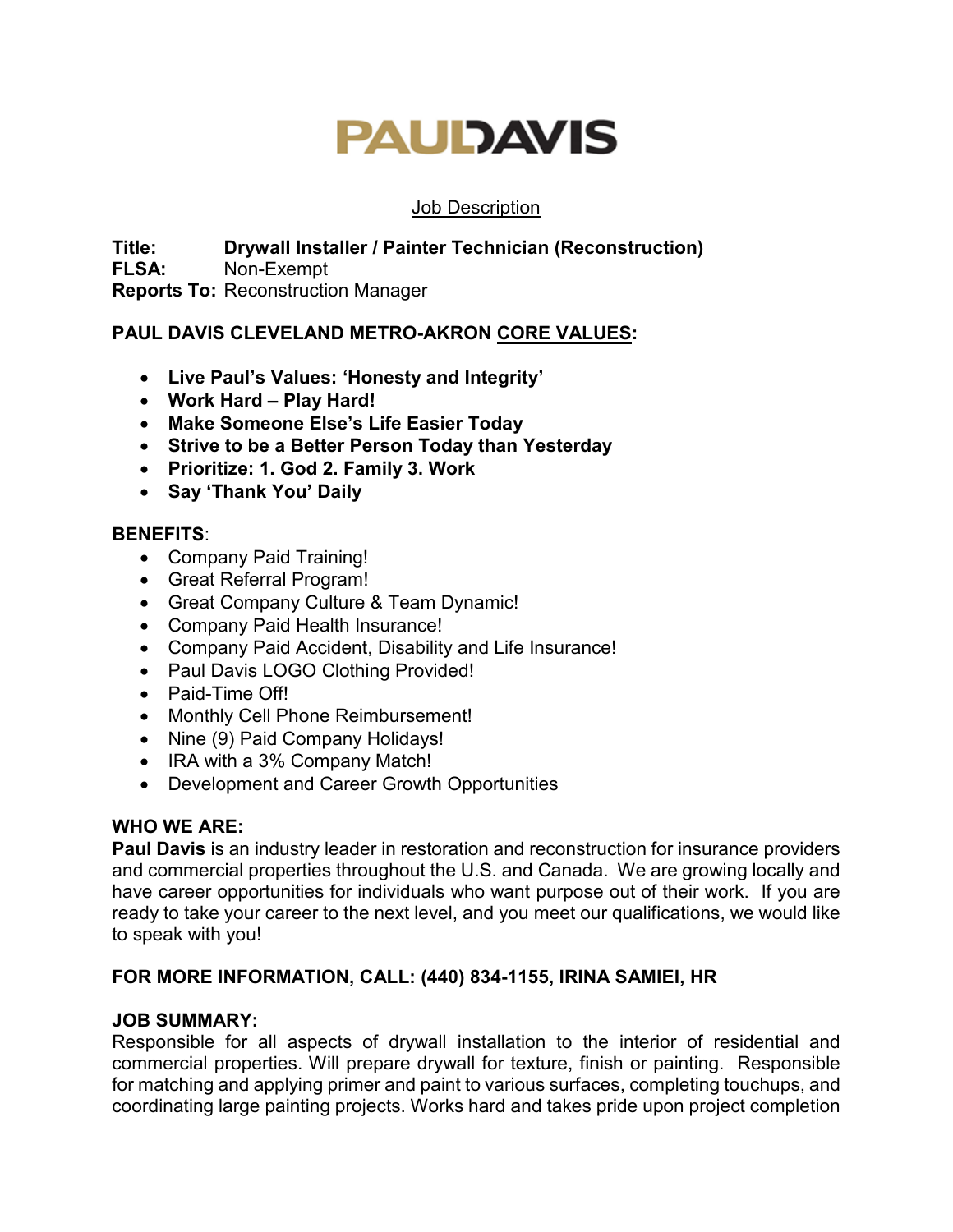while providing exceptional customer service representing the Paul Davis brand in a safe working environment.

### **ESSENTIAL FUNCTIONS:**

- Works safely in residential and commercial properties by measuring, cutting and fitting drywall sheets for installation on walls and ceilings.
- Positions and secures drywall sheets to metal or wooden studs.
- Cutting and installing metal corner bead to protect exterior corners.
- Filling joints, holes, and cracks with compound using a trowel and broad knife.
- Smoothing out excess compound and sanding over dry compound.
- Assembling scaffolding or setting up ladders to perform tasks above ground level, as required.
- Covers trim, floors, furniture, and other surfaces with masking tape, drop cloths and other protective coverings to keep free of paint.
- Contains rooms to keep areas outside of the construction zone free of dust and debris.
- Applies various finishes to buildings, rooms, or other structures, including primers or sealers.
- Removes old paint coating, if necessary.
- Tapes, floats, and textures walls and ceilings, as needed.
- Selects premixed paints, stains, seals, and varnishes wood surfaces.
- Completes notes of assigned jobs in the primary operating system (RMS).
- Communicates with the Project Manager and customer of assigned jobs with ETA.
- Takes photos of jobs assigned from start to finish.
- Follows the project manager's instruction in executing the job utilizing appropriate finishes and applications.
- Follows management's instructions on maintaining an inventory of paint and supplies.
- Complies with OSHA guidelines with respect to the use of hazardous chemicals.
- Assists in storing leftover paint in the appropriate locations.
- Supports team with special maintenance projects, as needed.

### **REQUIREMENTS:**

- Customer service experience.
- Fluent in English.
- Ability to adapt to change.
- Valid driver's license and background check with a clean record.
- May be subject to random drug testing.
- High school diploma and/or GED.
- Two (2) plus year of related professional experience preferred.
- Ability to use hand tools and power tools required for installing drywall and paint.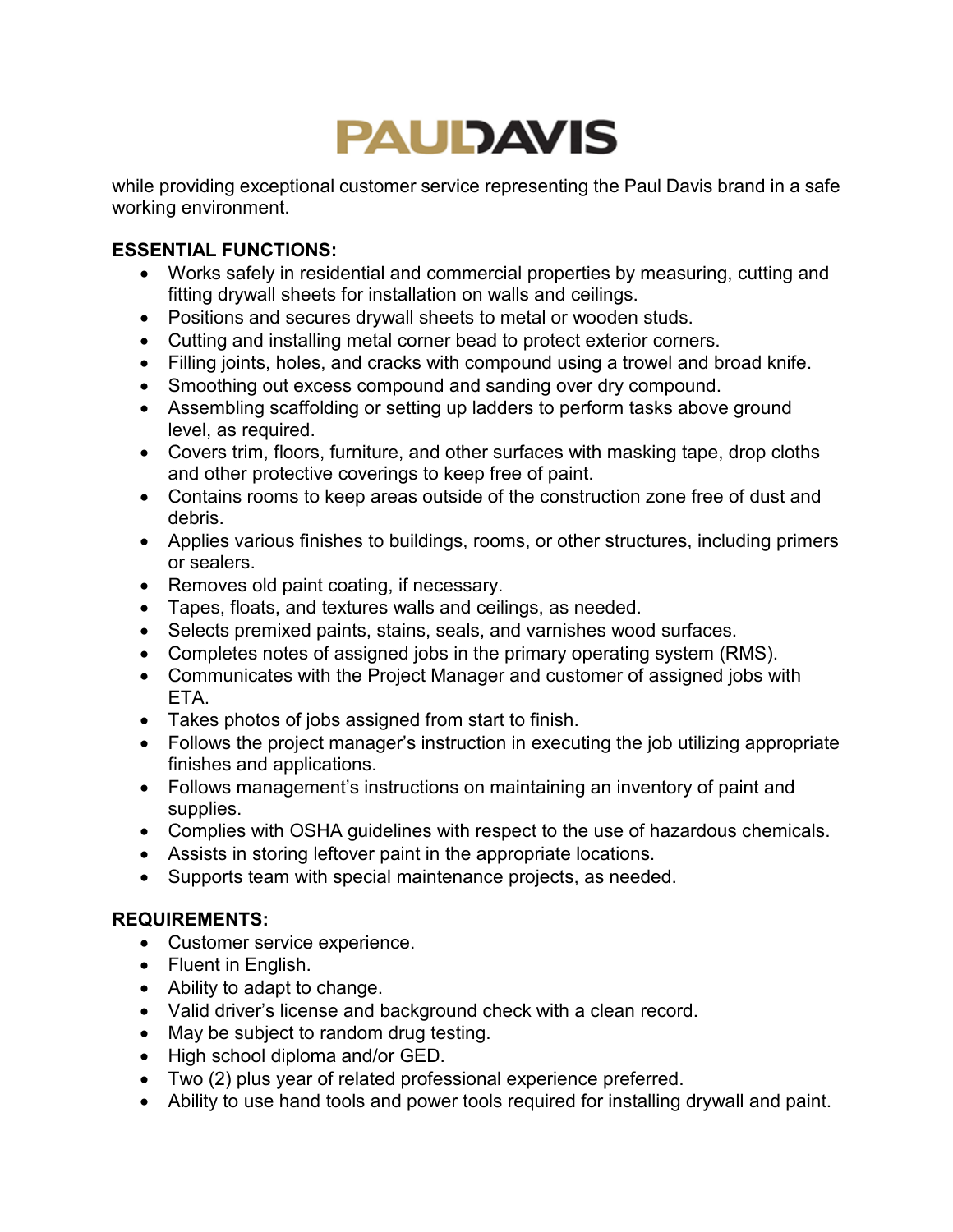

- Ability to work nights/weekends and overtime, if needed.
- Ability to sit/stand/walk for prolonged periods of time.
- Wallpaper skills are a plus.
- Ability to climb ladders, work at ceiling heights and lift up to 75 pounds.

#### **COMPENSATION:**

- Full-Time; Hourly \$18.00 \$25.00/hour; Commensurate with relative professional experience.
- Bonus pay commensurate on performance.

#### **EOE STATEMENT**: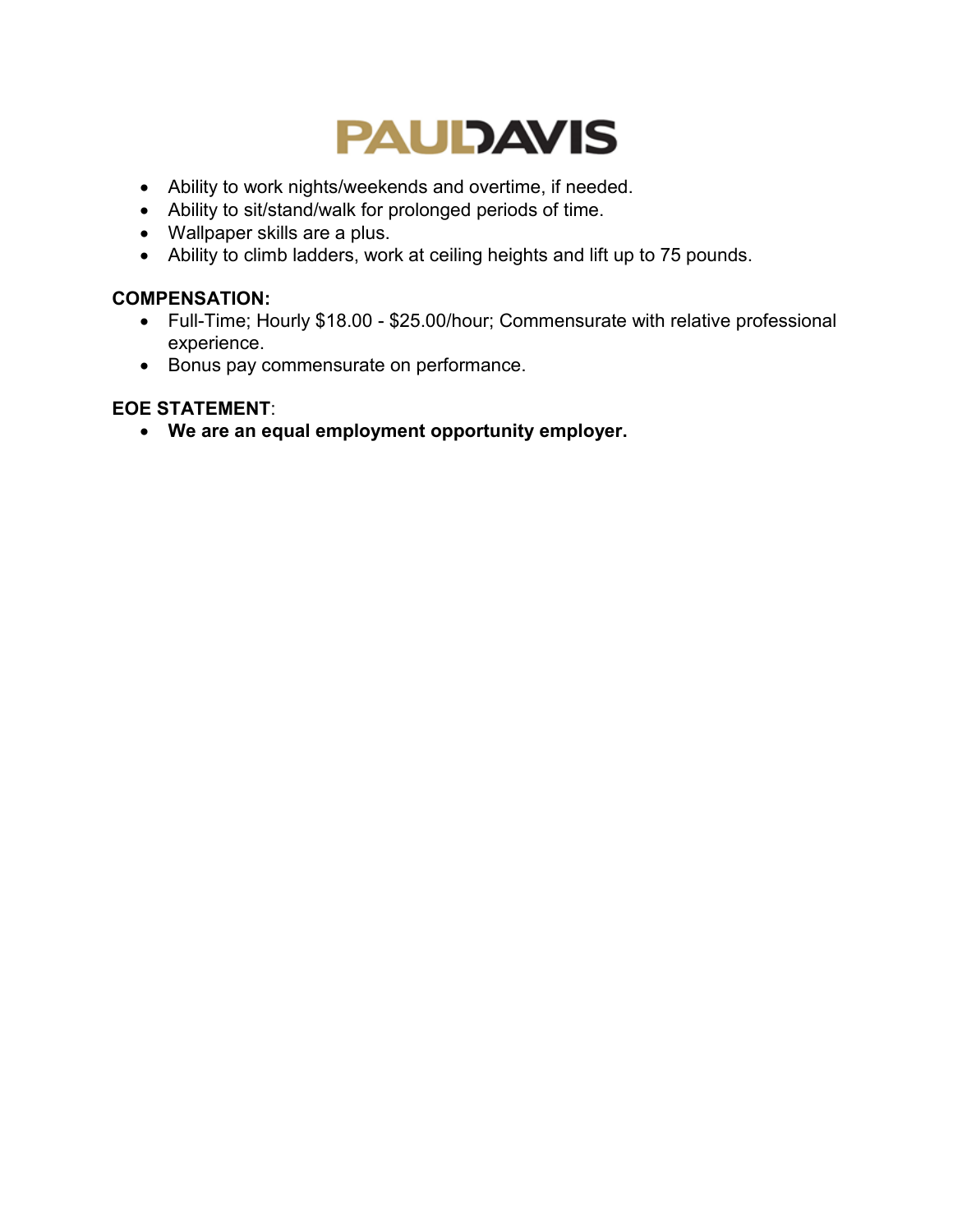#### Job Description

Title: **Lead Cleaning Technician (Contents Restoration)** FLSA: Non-Exempt Reports To: Contents Manager

### **PAUL DAVIS CLEVELAND METRO-AKRON CORE VALUES:**

- **Live Paul's Values: 'Honesty and Integrity'**
- **Work Hard Play Hard!**
- **Make Someone Else's Life Easier Today**
- **Strive to be a Better Person Today than Yesterday**
- **Prioritize: 1. God 2. Family 3. Work**
- **Say 'Thank You' Daily**

#### **BENEFITS**:

- Company Paid Training!
- Great Referral Program!
- Great Company Culture & Team Dynamic!
- Company Paid Health Insurance!
- Company Paid Accident, Disability and Life Insurance!
- Paul Davis LOGO Clothing Provided!
- Paid-Time Off!
- Monthly Cell Phone Reimbursement!
- Nine (9) Paid Company Holidays!
- IRA with a 3% Company Match!
- Development and Career Growth Opportunities!

### **WHO WE ARE:**

**Paul Davis** is an industry leader in restoration and reconstruction for insurance providers and commercial properties throughout the U.S. and Canada. We are growing locally and have career opportunities for individuals who want purpose out of their work. If you are ready to take your career to the next level, and you meet our qualifications, we would like to speak with you!

### **FOR MORE INFORMATION, CALL: (440) 834-1155, IRINA SAMIEI, HR**

### **JOB SUMMARY:**

Supports the restoration division with the cleaning and restoration of client's belongings and structures damaged by water, fire, smoke, and mold. Responsible for content packing, listing, photographing, manipulation, and restorative cleaning. Works hard and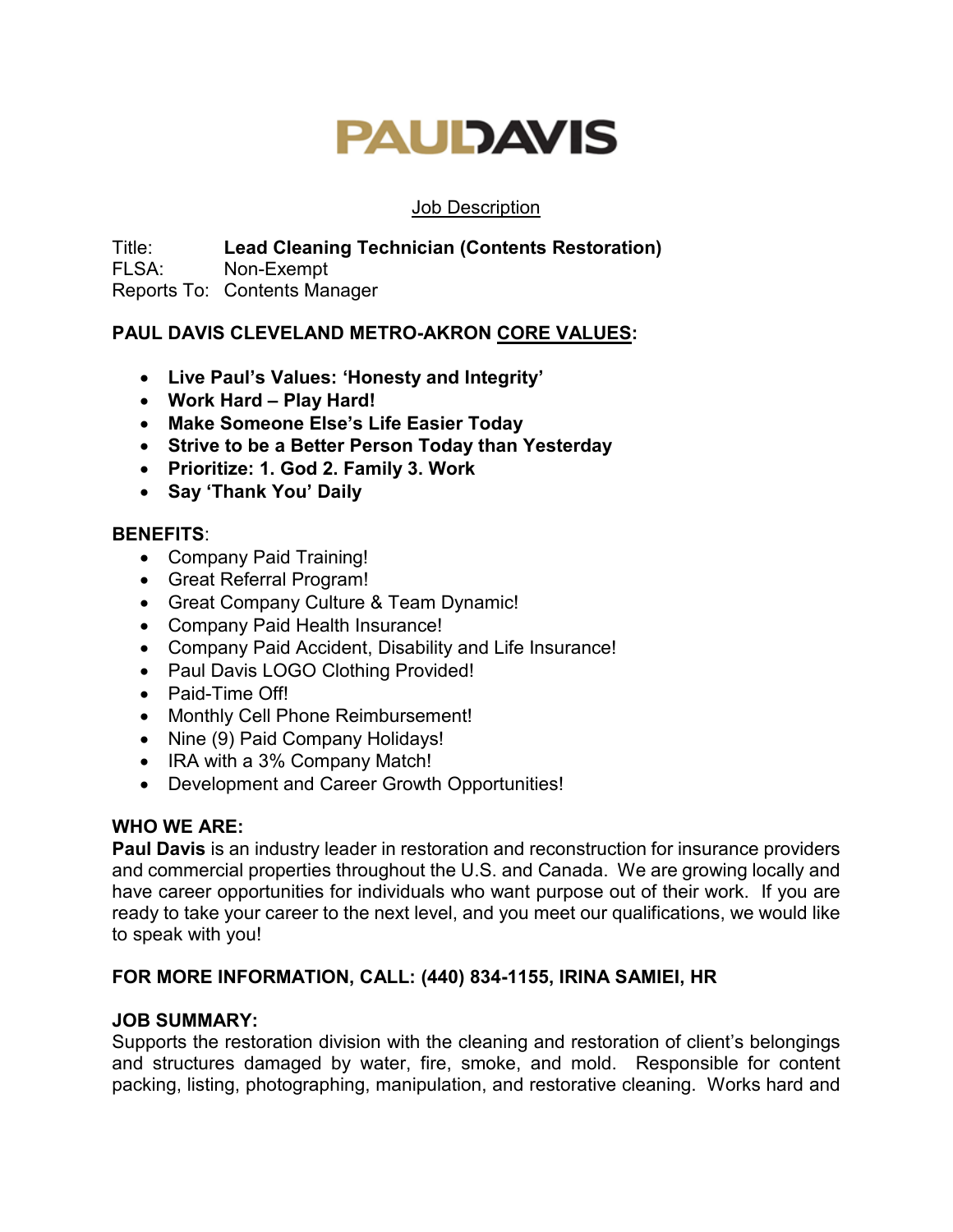

takes pride upon project completion while providing exceptional customer service representing the Paul Davis brand in a safe working environment.

### **ESSENTIAL FUNCTIONS:**

- Actively participates in project structure/contents cleaning, and inventorying.
- Packs and unpacks client's property in a secure manner, with care and no damage of property or structure.
- Records a thorough inventory of all client's restorable and non-restorable items.
- Takes photos of jobs assigned from start to finish.
- Completes contents tasks based on work orders received.
- Communicates project progress, problems/issues to customers and management.
- Understands and completes the process of cleaning upholstery & carpeting, odor removal and treatment of hazardous materials.
- Completes notes of assigned jobs in the primary operating system (RMS).
- Maintains a clean job site; picks up all tools, equipment, and secures job site each day to eliminate potential hazards.
- Identifies and manages required supplies for job-sites while maintaining/upkeeping warehouse supplies.
- Maintains and reviews project documentation.
- Responsible for unloading trash in assigned areas.
- Responsible for recording time and coding it to the job assigned.
- Be a great representative of our brand!
- Desire to join a world-class team and contribute a positive attitude.
- Other duties as assigned.

### **REQUIREMENTS:**

- Customer service experience.
- Fluent in English.
- IICRC Training and Designations a plus (Fire, Water, Odor, Upholstery Restoration).
- Ability to adapt to changes.
- Valid driver's license and background check with a clean record.
- High school diploma and/or GED.
- One (1) plus year experience in a craft, trade, or manual labor position.
- Ability to work nights/weekends and overtime, if needed.
- Ability to sit/stand/walk for prolonged periods of time.
- Ability to climb ladders, work at ceiling heights and lift up to 75 pounds.
- Desire to continually learn new things.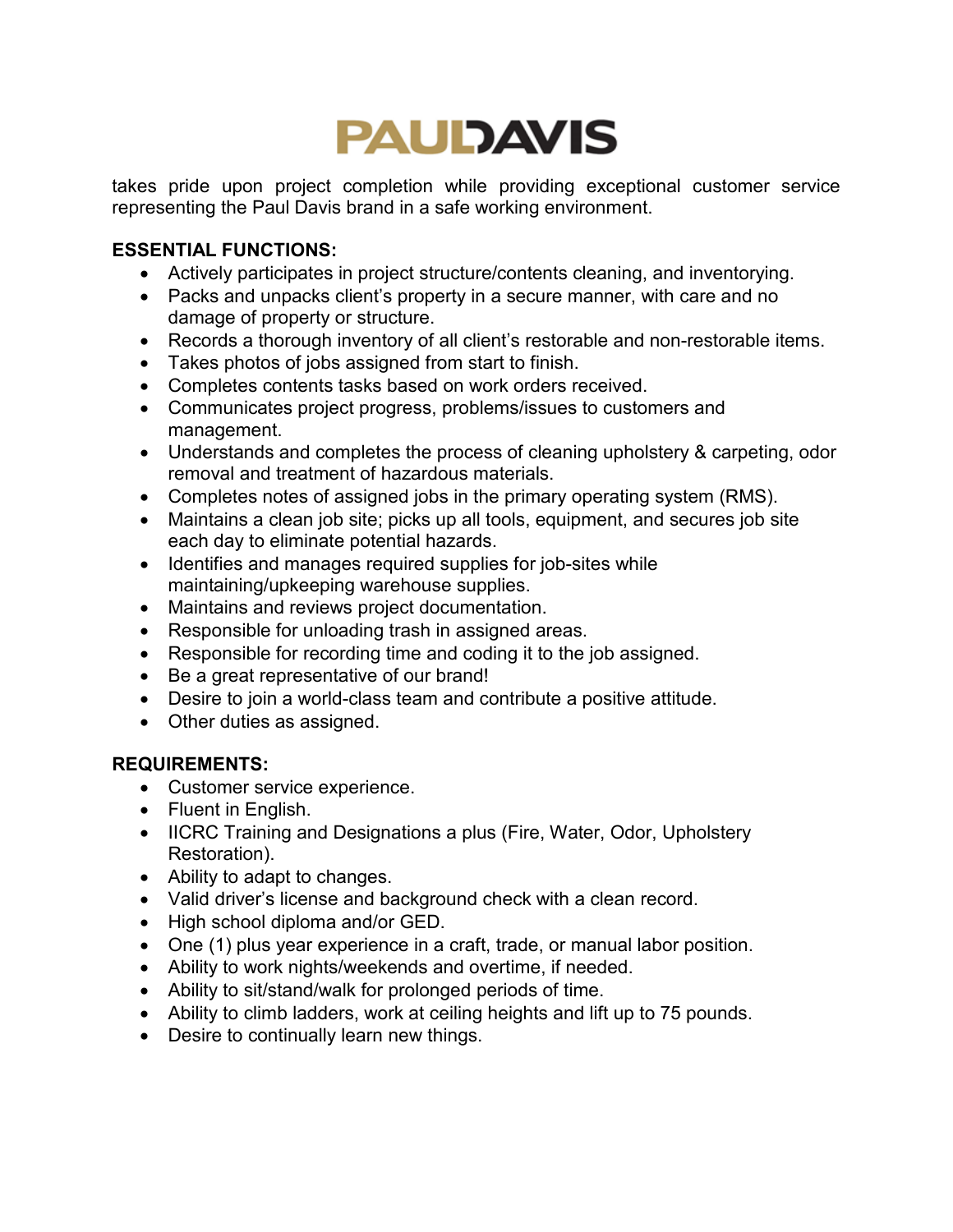### **COMPENSATION:**

- Full-Time; Hourly: \$17.00 \$24.00/hour; Commensurate with experience and/or certifications.
- Bonus pay commensurate on performance.

## **EOE STATEMENT**: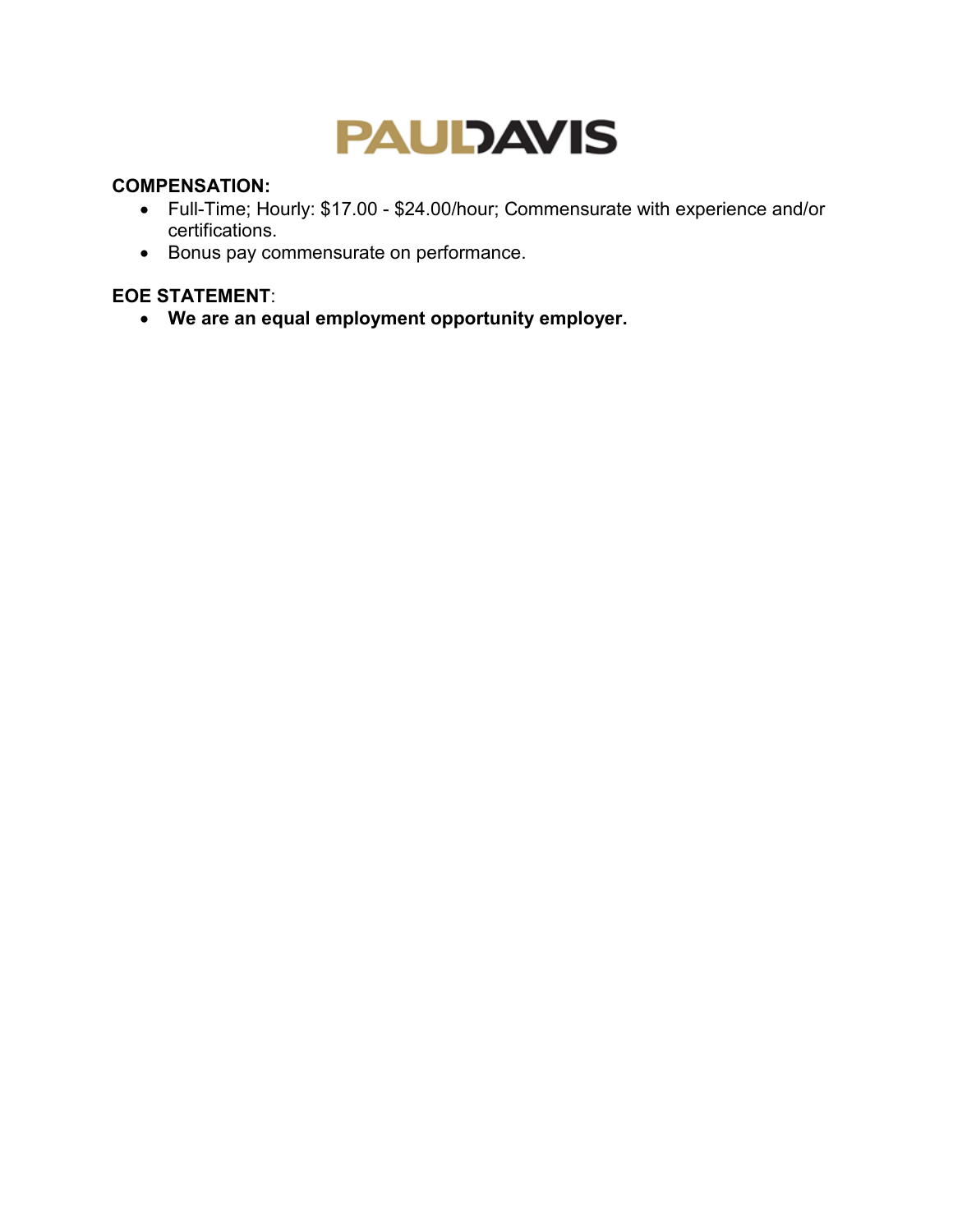#### Job Description

Title: **Loss Inspection Specialist**

FLSA: Non-Exempt

Reports To: Reconstruction Manager

## **PAUL DAVIS CLEVELAND METRO-AKRON CORE VALUES:**

- **Live Paul's Values: 'Honesty and Integrity'**
- **Work Hard Play Hard!**
- **Make Someone Else's Life Easier Today**
- **Strive to be a Better Person Today than Yesterday**
- **Prioritize: 1. God 2. Family 3. Work**
- **Say 'Thank You' Daily**

### **BENEFITS**:

- Company Paid Training!
- Great Referral Program!
- Great Company Culture & Team Dynamic!
- Company Paid Health Insurance!
- Company Paid Accident, Disability and Life Insurance!
- Paul Davis LOGO Clothing Provided!
- Paid-Time Off!
- Monthly Cell Phone Reimbursement!
- Nine (9) Paid Company Holidays!
- IRA with a 3% Company Match!
- Development and Career Growth Opportunities!

### **WHO WE ARE**:

**Paul Davis** is an industry leader in restoration and reconstruction for insurance providers and commercial properties throughout the U.S. and Canada. We are growing locally and have career opportunities for individuals who want purpose out of their work. If you are ready to take your career to the next level, and you meet our qualifications, we would like to speak with you!

### **FOR MORE INFORMATION, CALL: (440) 834-1155, IRINA SAMIEI, HR**

### **JOB SUMMARY**:

Assists in the photographing and mapping of homes and businesses affected by fire, flood, storm or other disasters while providing exceptional customer service representing the Paul Davis brand in a safe working environment.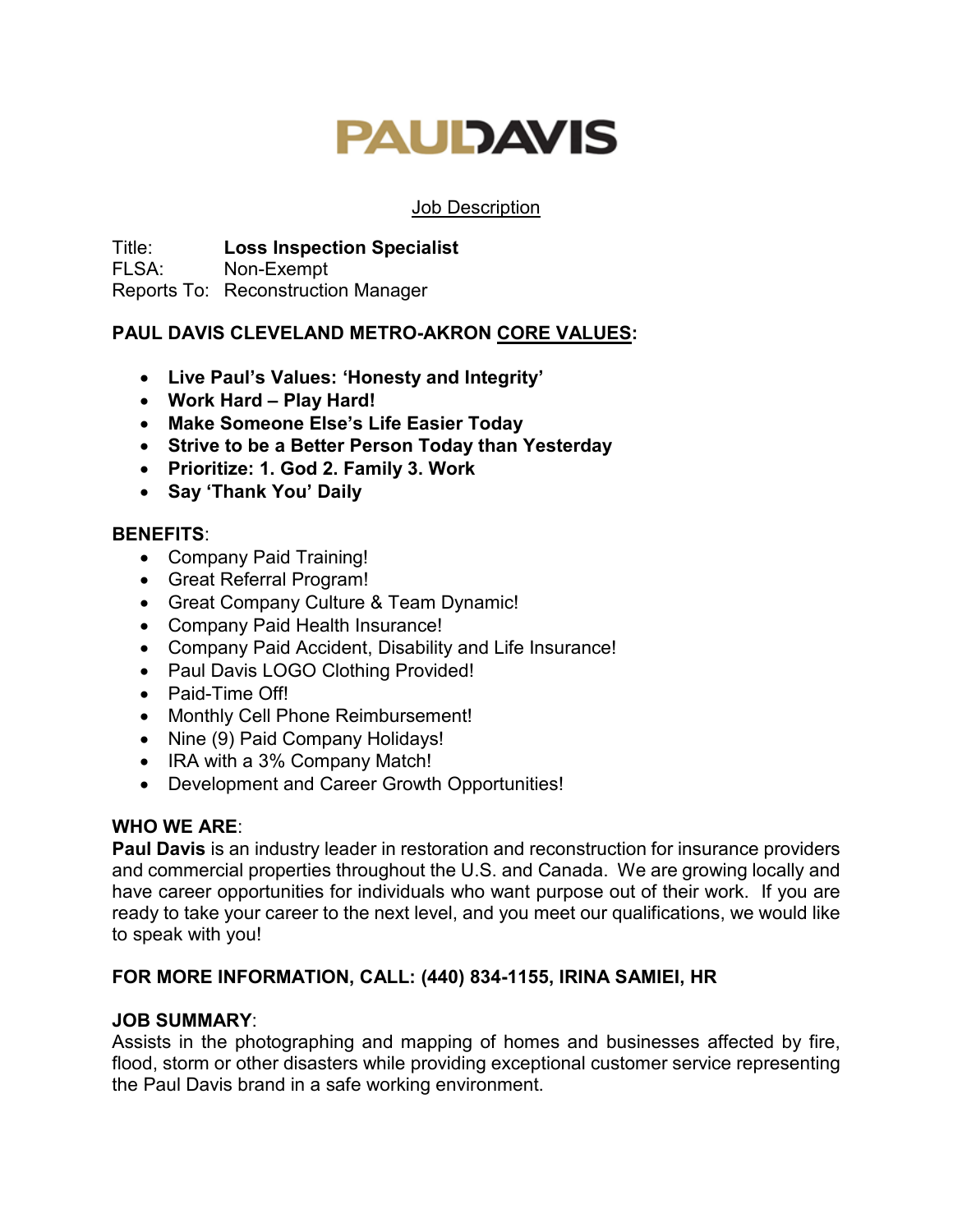### **ESSENTIAL FUNCTIONS**:

- Work safely in residential and commercial properties that have been damaged by fire, water, storm and/or mold.
- Create 3D scans of homes and businesses in the field with a Matterport Camera and an iPad.
- Use your phone camera and apps to generate Hover and Beacon scans of the exterior of homes and businesses.
- Be on the forefront of technology adoption by uploading property scans for Remote Estimators.
- Be empathetic and show a sense of urgency while communicating through various technological platforms.
- Work at the direction of the Mitigation, Reconstruction, and Estimating Teams.
- Maintain all company equipment.
- Be accessible by phone and participate, as necessary, in the on-call schedule.
- Other duties as assigned.

### **REQUIREMENTS**:

- Some construction experience, a plus.
- Customer service experience, a plus.
- Fluent in English.
- IICRC Training and Designations, a plus (Fire, Water, Odor, Upholstery Restoration).
- Ability to adapt to change.
- Desire to join a world-class team and contribute a positive attitude.
- Valid driver's license, background check with a clean record.
- High school diploma and/or GED.
- One (1) plus year experience in a craft, trade, or manual labor position.
- Ability to work nights/weekends and overtime, as needed.
- Ability to sit/stand/walk for prolonged periods of time.
- Ability to climb ladders, work at ceiling heights and lift up to 75 pounds.
- Ability to work in confined spaces.
- Exposure to weather with temperatures ranging from mild/moderate to extreme cold/heat.
- Exposure to noise levels ranging from moderate to loud from occasional to frequent times.
- Exposure to fumes from solvents and chemical solutions.
- Time management skills, a must.
- Camera/lighting experience, a plus.
- Computer experience, a must.
- Organizational skills, a plus.
- Great attention to detail.
- Desire to continually learn new things.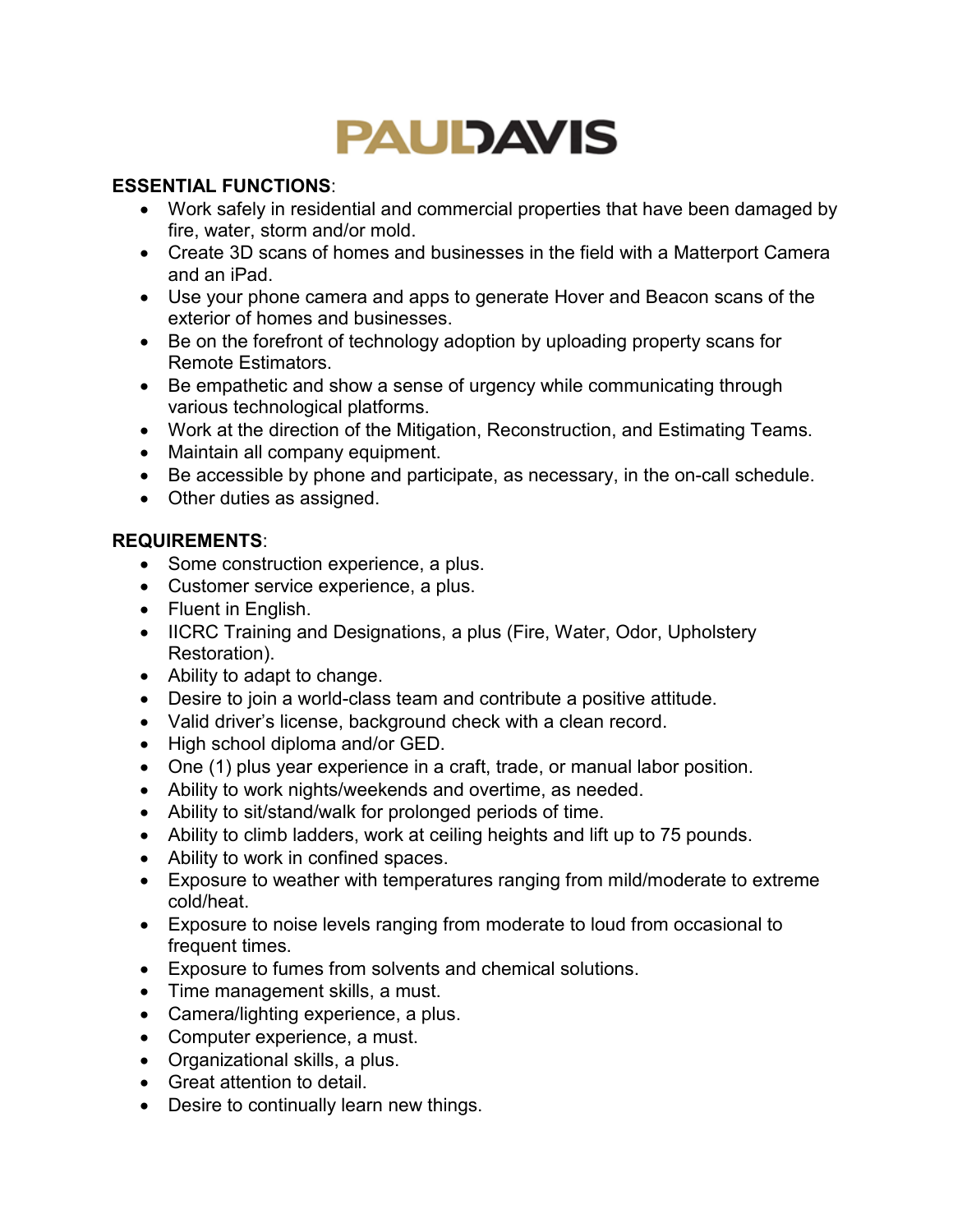#### **COMPENSATION**:

- Full-Time; Hourly \$17.00 \$21.00/hour; Commensurate with experience and/or certifications.
- Bonus pay commensurate on performance!

### **EOE STATEMENT**: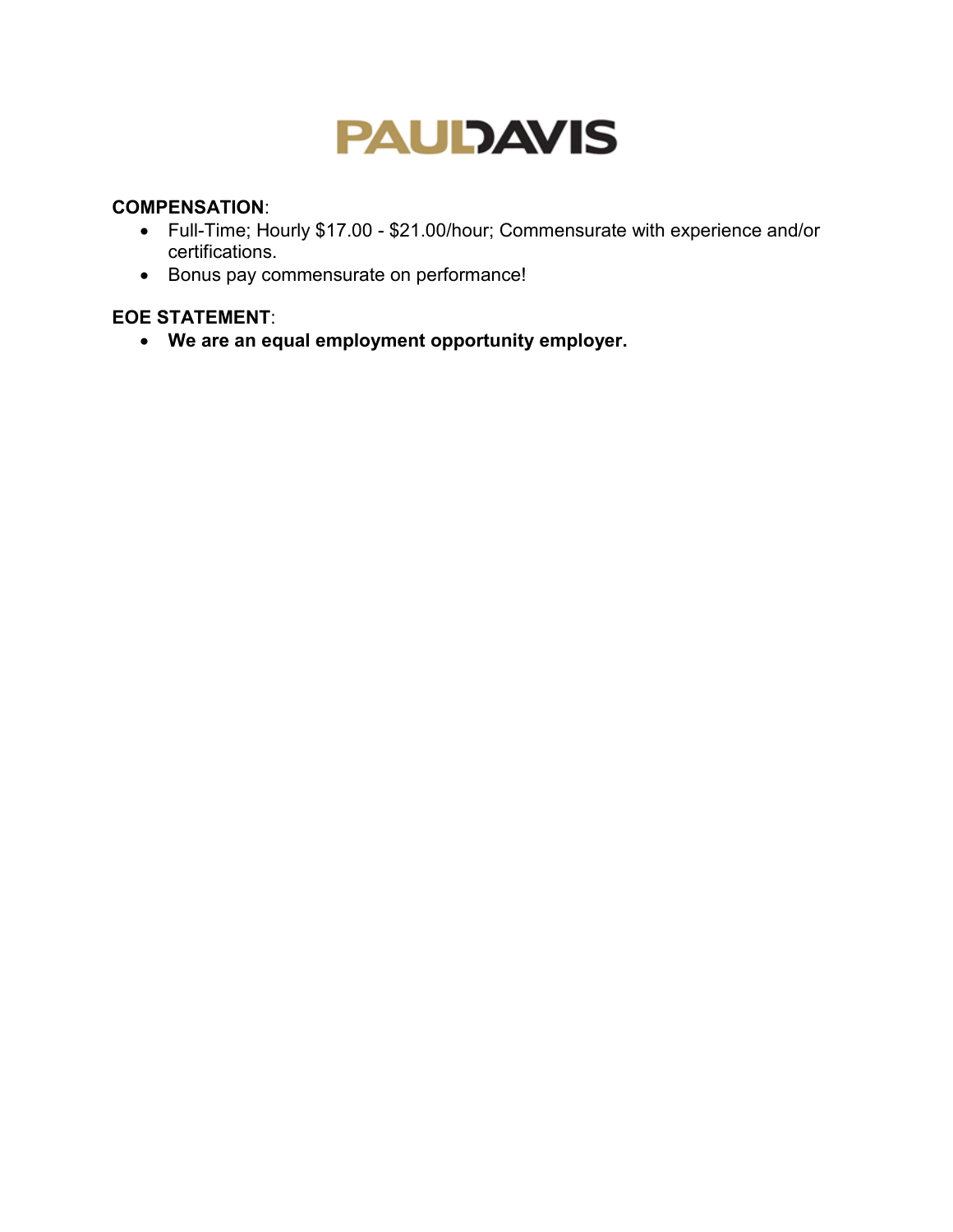#### Job Description

Title: **Mitigation Technician (Restoration)** FLSA: Non-Exempt

Reports To: Mitigation Manager

## **PAUL DAVIS CLEVELAND METRO-AKRON CORE VALUES:**

- **Live Paul's Values: 'Honesty and Integrity'**
- **Work Hard Play Hard!**
- **Make Someone Else's Life Easier Today**
- **Strive to be a Better Person Today than Yesterday**
- **Prioritize: 1. God 2. Family 3. Work**
- **Say 'Thank You' Daily**

### **BENEFITS**:

- Company Paid Training!
- Great Referral Program!
- Great Company Culture & Team Dynamic!
- Company Paid Health Insurance!
- Company Paid Accident, Disability and Life Insurance!
- Paul Davis LOGO Clothing Provided!
- Paid-Time Off!
- Monthly Cell Phone Reimbursement!
- Nine (9) Paid Company Holidays!
- IRA with a 3% Company Match!
- Development and Career Growth Opportunities

### **WHO WE ARE:**

**Paul Davis** is an industry leader in restoration and reconstruction for insurance providers and commercial properties throughout the U.S. and Canada. We are growing locally and have career opportunities for individuals who want purpose out of their work. If you are ready to take your career to the next level, and you meet our qualifications, we would like to speak with you!

### **FOR MORE INFORMATION, CALL: (440) 834-1155, IRINA SAMIEI, HR**

### **JOB SUMMARY:**

Responsible for all aspects of serving others within your community in the property damage restoration industry. Works hard and takes pride upon project completion (i.e., mitigating flood and fire damage) while providing exceptional customer service representing the Paul Davis brand in a safe working environment.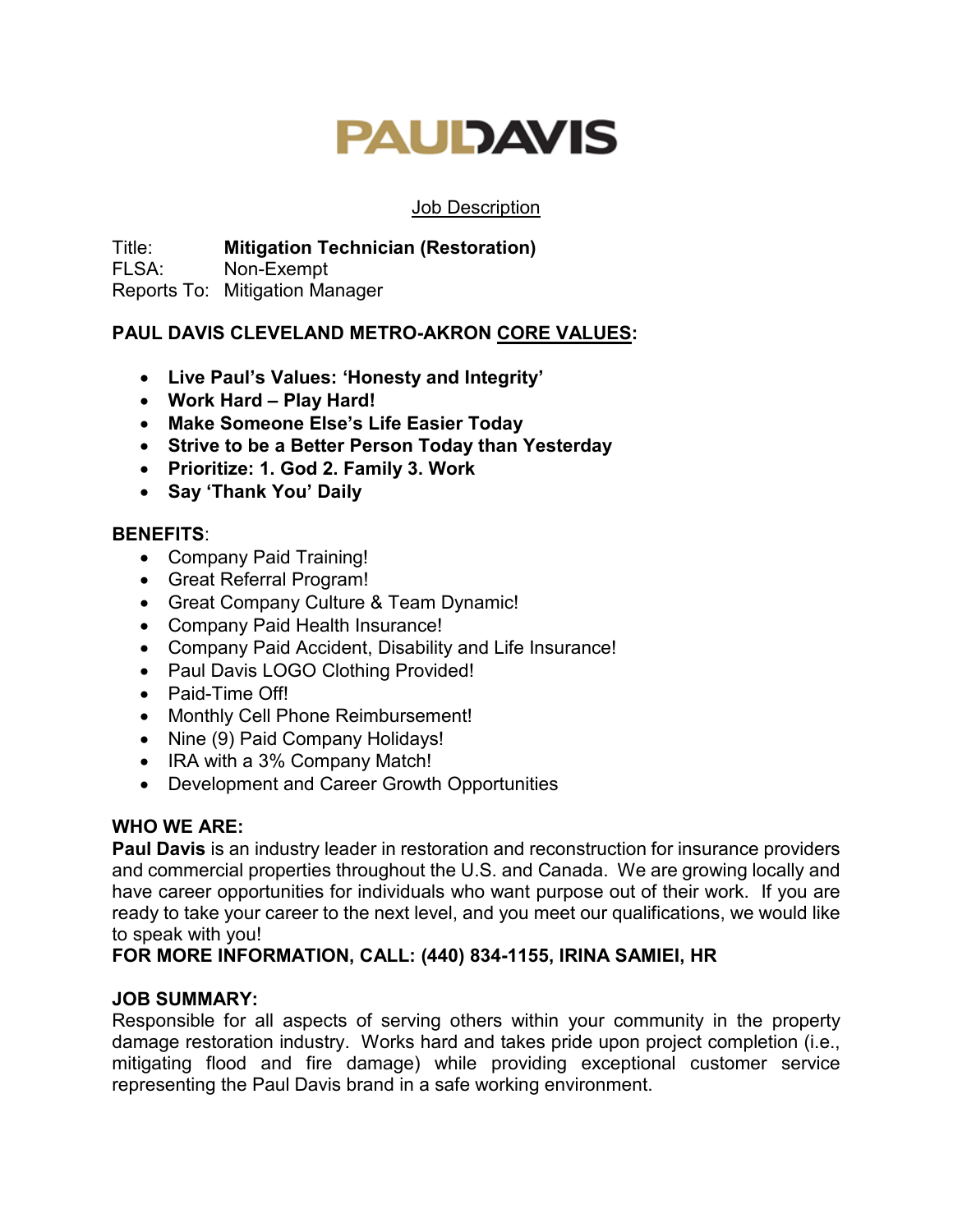### **ESSENTIAL FUNCTIONS:**

- Work safely in residential and commercial properties that have been damaged by fire, water, storm and/or mold.
- Surveys damage within the property.
- Cleaning process for both contents and structural damage.
- Demolition of structural damage to properties through the use of hand and power tools.
- Cleans up assigned job sites after demolition.
- Performs initial site visits.
- Conducts moisture inspections, as needed.
- Completes notes of assigned jobs in the primary operating system (RMS).
- Contacts the customer of assigned jobs with ETA.
- Takes photos of jobs assigned from start to finish.
- Responsible for maintaining assigned vehicles and equipment.
- Responsible for unloading and reloading assigned vehicles with equipment.
- Keeps equipment clean and organized in the shop.
- Responsible for unloading trash in assigned areas.
- Responsible for recording time and coding it to the job assigned.
- Be a great representative of our brand!
- Desire to join a world-class team and contribute a positive attitude.
- Other duties as assigned.

### **REQUIREMENTS:**

- Customer service experience.
- Fluent in English.
- IICRC Training and Designations a plus (Fire, Water, Odor, Upholstery Restoration).
- Ability to adapt to change.
- Valid driver's license and background check with a clean record.
- High school diploma and/or GED.
- One (1) plus year experience in a craft, trade, or manual labor position.
- Ability to work nights/weekends and overtime, if needed.
- Ability to sit/stand/walk for prolonged periods of time.
- Ability to climb ladders, work at ceiling heights and lift up to 75 pounds.
- Desire to continually learn new things.

### **COMPENSATION:**

- Full-Time; Hourly \$16.00 \$23.00/hour; Commensurate with experience and/or certifications.
- Bonus pay commensurate on performance.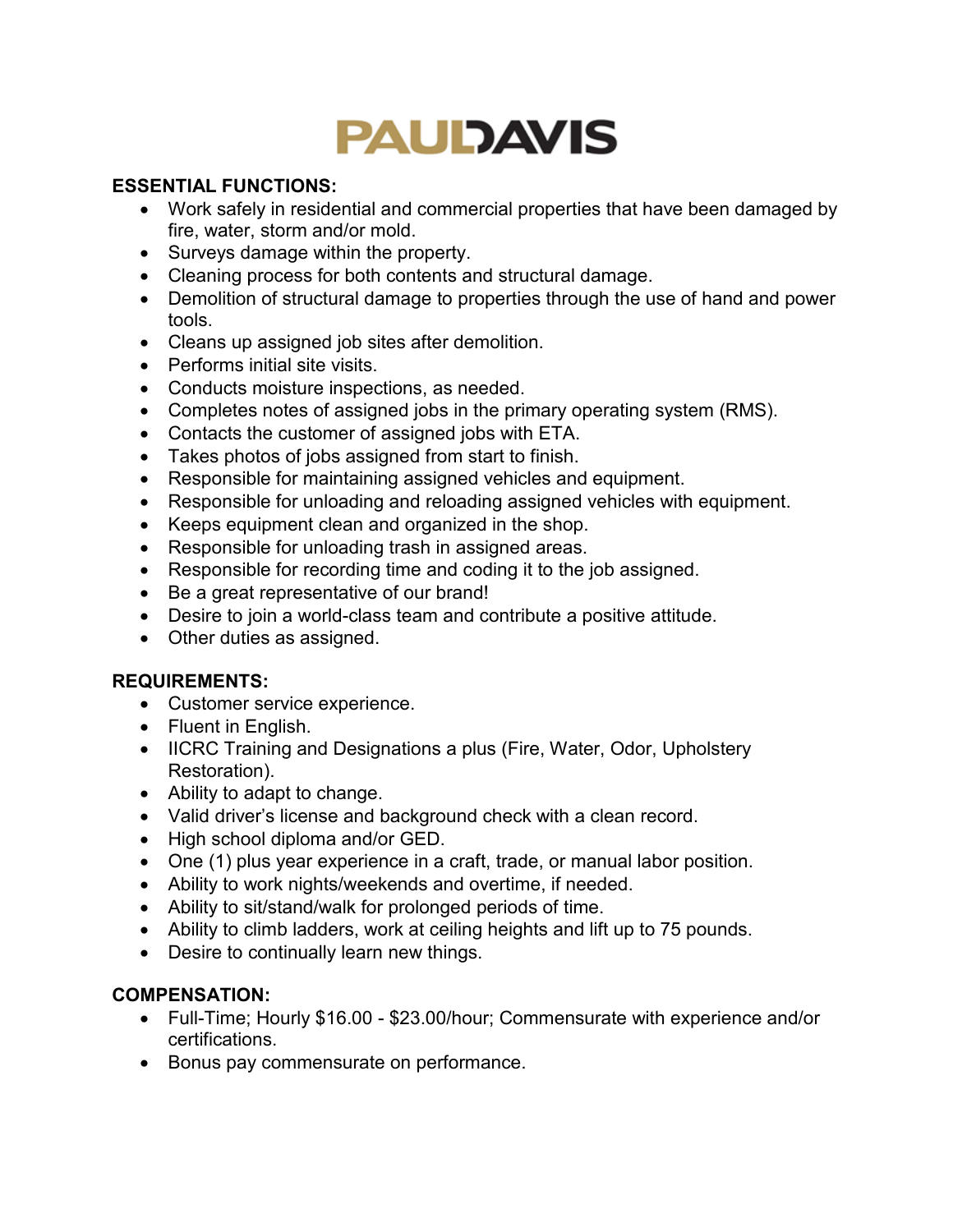

**EOE STATEMENT**: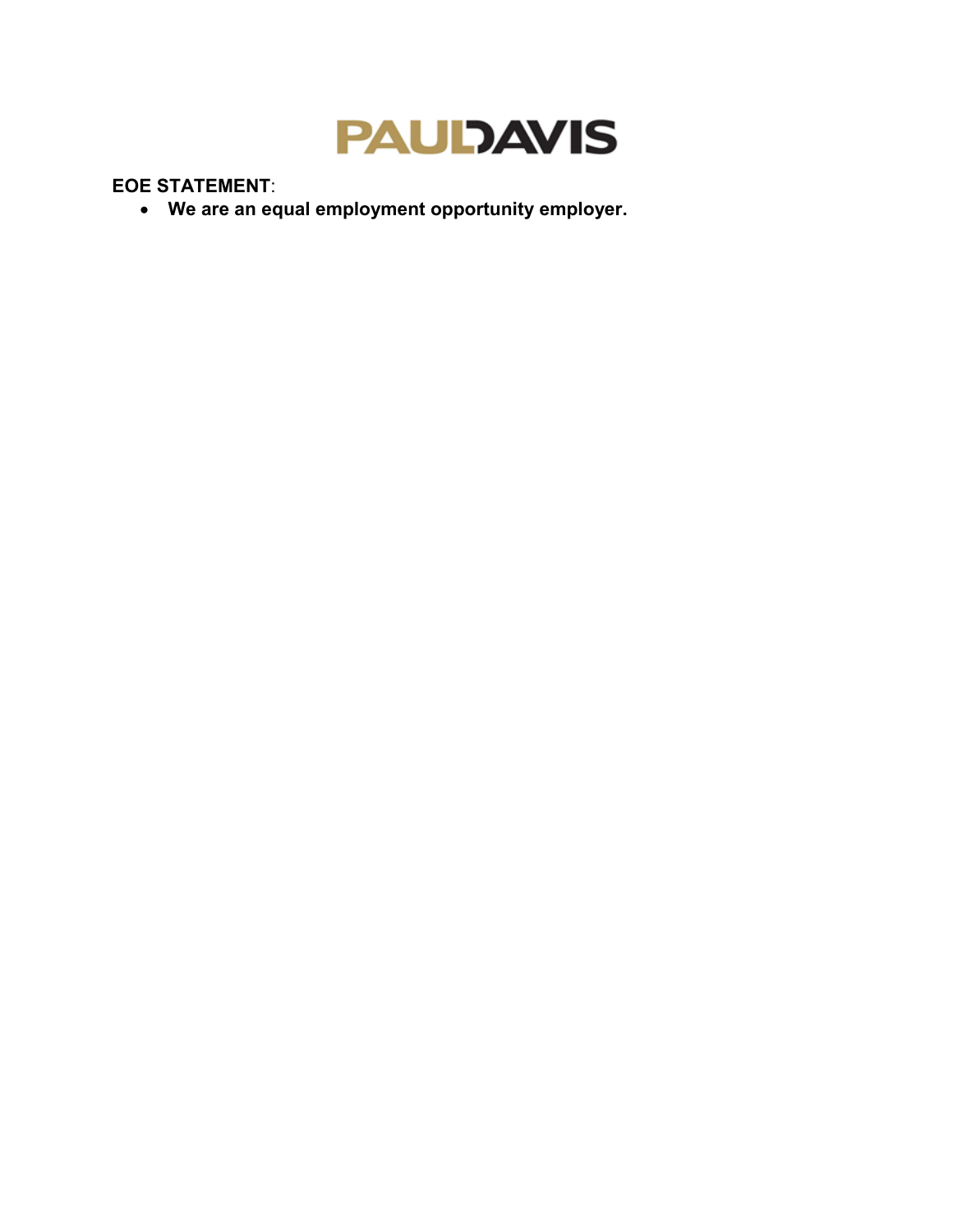#### Job Description

Title: **Reconstruction Project Manager**

FLSA: Exempt

Reports To: Reconstruction Division Manager

## **PAUL DAVIS CLEVELAND METRO-AKRON CORE VALUES:**

- **Live Paul's Values: 'Honesty and Integrity'**
- **Work Hard – Play Hard!**
- **Make Someone Else's Life Easier Today**
- **Strive to be a Better Person Today than Yesterday**
- **Prioritize: 1. God 2. Family 3. Work**
- **Say 'Thank You' Daily**

### **BENEFITS**:

- Company Paid Training!
- Great Referral Program!
- Great Company Culture & Team Dynamic!
- Company Paid Health Insurance!
- Company Paid Accident, Disability and Life Insurance!
- Paul Davis LOGO Clothing Provided!
- Paid-Time Off!
- Monthly Cell Phone Reimbursement!
- Nine (9) Paid Company Holidays!
- IRA with a 3% Company Match!
- Base Commission on Projects Completed. No Limit to Earning Potential!
- Development and Career Growth Opportunities!

### **WHO WE ARE:**

**Paul Davis** is an industry leader in restoration and reconstruction for insurance providers and commercial properties throughout the U.S. and Canada. We are growing locally and have career opportunities for individuals who want purpose out of their work. If you are ready to take your career to the next level, and you meet our qualifications, we would like to speak with you!

### **FOR MORE INFORMATION, CALL: (440) 834-1155, IRINA SAMIEI, HR**

### **JOB SUMMARY:**

Responsible for working with owners and sub-contractors after traumatic events to mitigate and repair damage to commercial and residential property. Manages all aspects of the renovation, as well as controls and communicates the budget effectively. Shows